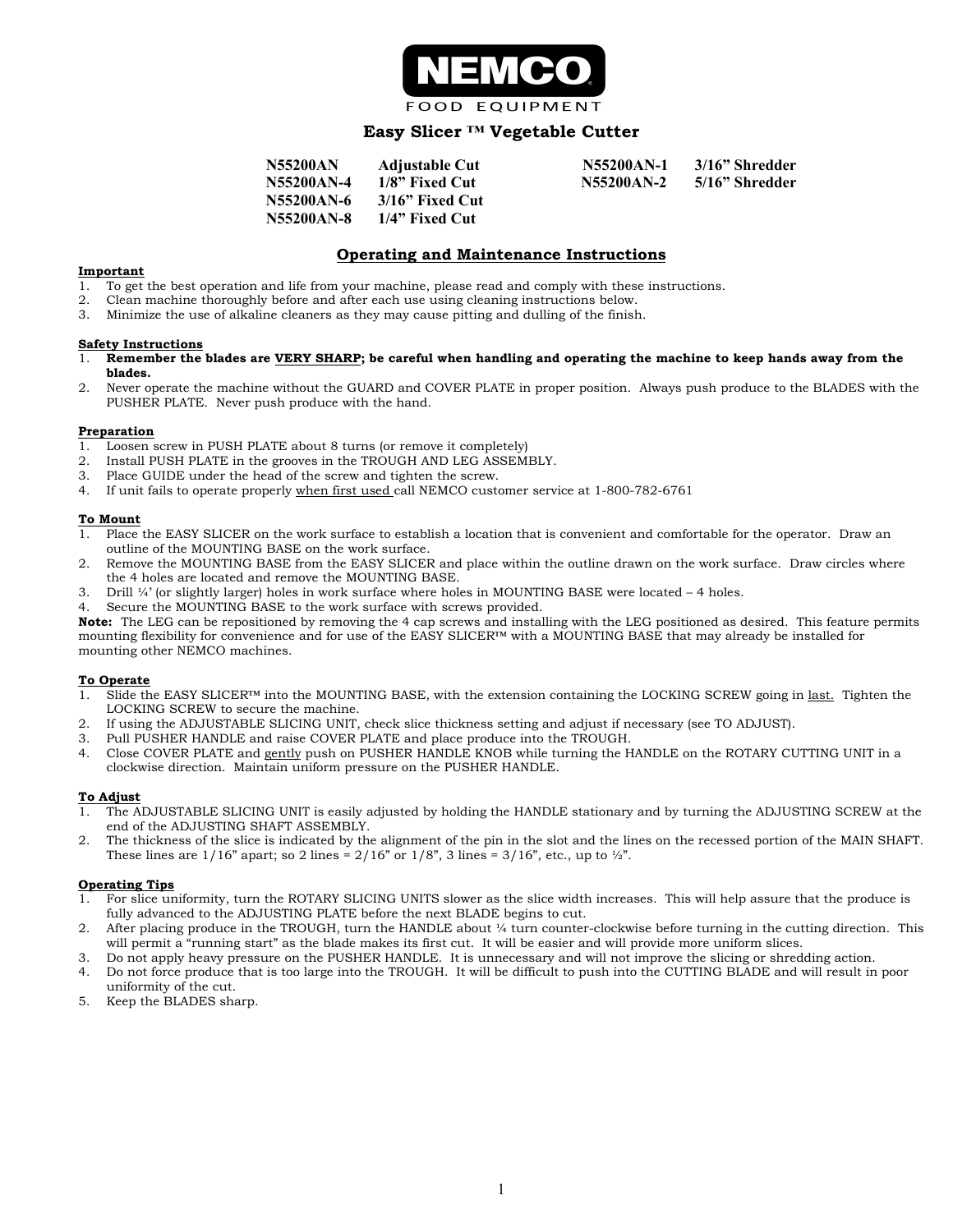## **To Clean**

Minimize the use of alkaline cleansers to clean the machine. Such cleansers may cause pitting which could eventually impair cleaning and necessitate replacement of the machine.

The EASY SLICER™ can be washed as an assembled unit by loosening the LOCKING SCREW and removing the UNIT to a sink or dishwasher.

- The EASY SLICER™ was designed for easy disassembly for cleaning as follows:
- 1. Turn SHAFT LOCK ASSEMBLY counter-clockwise to the stop and pull the ROTARY SLICING UNIT away from the TROUGH & LEG ASSEMBLY (this will slip out easily). BE CAREFUL OF THE SHARP BLADES!
- 2. Lift the GUARD off the TROUGH AND LEG ASSEMBLY.
- 3. Remove HINGE PIN and the COVER comes off.
- 4. Turn the PUSH ROD counter-clockwise to unthread it from the PUSH PLATE. This permits removal of the PUSH ROD and the PUSH PLATE.
- 5. Remove the LOCK PIN by pulling it to the left, and pull the SHAFT LOCK ASSEMBLY to remove it from the TROUGH & LEG ASSEMBLY.

NOTE: Periodically clean the shaft lock bore with (47945) BRASS BRUSH provided with the EASY SLICER to prevent the lock from becoming difficult to turn.

- 6. When desired, the unit can be further disassembled as follows:
	- a) Loosen the thumbscrew to remove the ADJUSTING PLATE ASSEMBLY.
	- b) Remove the nut by turning it counter-clockwise, to remove the CARRIER AND BLADE ASSEMBLY.
	- c) Remove the screws to remove BLADES. NOTE: Mark the SCREWS so they can be put back in the same position to maintain a smooth surface on the other side of the BLADE CARRIER.
	- d) Remove the corresponding screw by turning counter-clockwise to remove the GUIDE, the LEG or the HANDLE.

Wash with soap and water or mild detergent. Immediately after cleaning, reassemble by reversing the disassembly process described above. This will protect the blade and avoid the risk of losing any of the parts.

## **To Clean Shredder**

Follow instructions TO CLEAN (above) except remove the SHAFT by turning counter-clockwise and remove the screws to remove the BLADE.

## **To Clean Fixed Cut Assembly**

Follow instructions TO CLEAN (above) except remove the SHAFT by turning counter-clockwise and remove screws to remove BLADES. **NOTE:** Mark the screws so they can be put back in the same position to maintain a smooth surface on the other side of the blade carrier.

## **To Sharpen Slicer Blades**

To prolong the sharpness of your BLADES, they can be honed as follows:

- 1) If the unit is adjustable, adjust to the maximum slice width  $(1/2<sup>n</sup>)$ .
- 2) Remove the ROTARY SLICING UNIT from the TROUGH AND LEG ASSEMBLY.
- 3) Use a fine honing stone (do not file) on the flat side of BLADE and, if needed, on the beveled side (be sure to maintain the original sharpening angles).

Send your BLADES to NEMCO for sharpening when BLADES are too dull to restore by honing, or when the honing has altered original bevels.

## **To Remove Blades**

SLICER BLADES: Remove the ROTARY SLICING UNIT from the machine as for cleaning and remove flat head screws to release BLADES. SHREDDER BLADES: Remove SHAFT and screws by turning counter-clockwise.

# **To Change Accessories**<br><sup>1</sup> Turn SHAFT LOCK

- 1. Turn SHAFT LOCK ASSEMBLY counter-clockwise to the stop and pull the ACCESSORIES from the TROUGH AND LEG ASSEMBLY.
- 2. Install the alternate ACCESSORY and turn the SHAFT LOCK clockwise to the stop.

## **To Lubricate**

Lubricate the following places with mineral oil or equivalent (do not use cooking oil – it becomes sticky):

Arms on PUSH PLATE (Top & Bottom) Grooves in the TROUGH Plastic Bearings in the TROUGH Slots in the ADJUSTABLE SLICER SHAFT

Frequency of lubrication will vary with the amount of use and cleaning methods. Lubricate when needed.

## **Other Repairs**

Replacement of most parts or assemblies is simple and obvious. If other repair is needed, we recommend the unit be returned to NEMCO.



**NEMCO FOOD EQUIPMENT** 301 Meuse Argonne, Hicksville, OH 43526 Phone: (419) 542-7751 Fax: (419) 542-6690 Toll free: 1-800-782-6761 46016 . [www.nemcofoodequip.com](http://www.nemcofoodequip.com/) 9/8/04